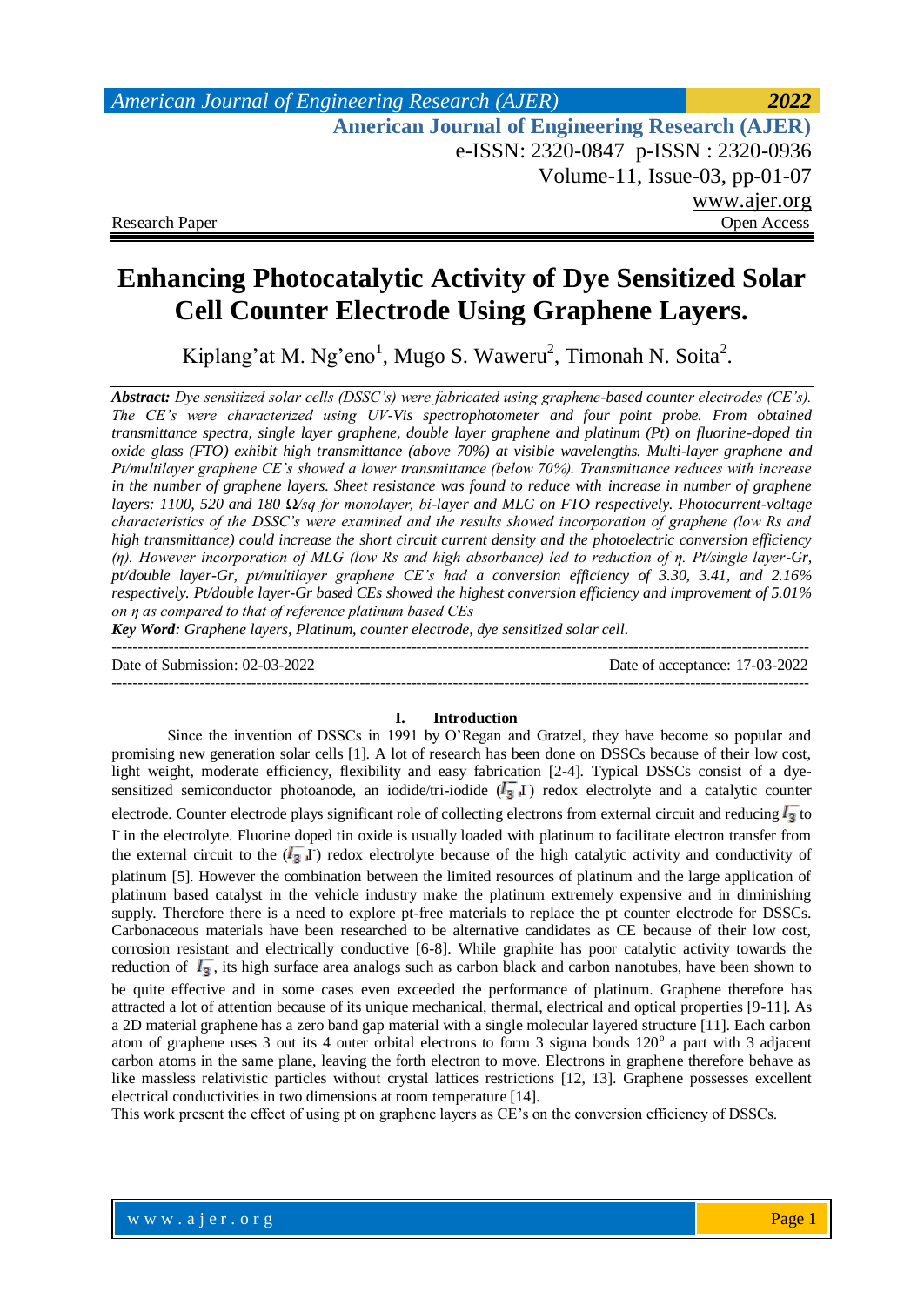## *American Journal of Engineering Research (AJER) 20***2**2

#### **II. Material And Methods**

In preparation of counter electrodes, CVD graphene layers (monolayer, bilayer and MLG, $1 \times 1$  cm, 95% coverage) on FTO, SnO2: F, glass substrate (Graphene Supermarket Massachusetts, USA) were soaked in ethanol (99.5 % purity) for 5 minutes, rinsed with de-ionized water for 5 minutes and then dried with pressurized air. Cleaned Gr layers on FTO were used as CEs and some used in preparation of Pt/Gr CEs. In preparation of Pt/Gr based CEs, the adhesive tapes were placed on the edges of Gr on FTO to form guide in spreading the platinum precursor paste (platisol T/sp pore size, 15-20 nm, solaronix Switzerland) through the doctor blade procedure. The prepared samples were heated at temperature ramp of 5°/min up to 175°C, and then sintered at  $450^{\circ}$ C for 30 min to activate the platinum films. Samples were left to dry in the furnace. In preparation of Pt CEs, platinum was deposited on FTO (sheet resistance, 7 Ω/sq, Solaronix, Switzerland) using doctor blade procedure. Sheet resistance of graphene on FTO was evaluated using four point probe and transmittance spectra of prepared CEs obtained using UV-Vis spectrophotometer. For working electrode,  $TiO<sub>2</sub>$ thin films were prepared through sol-gel technique. FTO were cleaned using acetone (99.9 %), ethanol (99.5 %) and deionized water subsequently for 5 minutes in each step. FTO glass substrates were then dried using pressured air. The adhesive tapes were then placed on the edges of the FTO glass substrates to form guide for spreading the Titanium nanoxide T/sp (18% wt, 15-20 nm, solaronix Switwerland). The films were left at room temperature for 30 minutes. Prepared  $TiO<sub>2</sub>$  thin films then annealed at temperature ramp  $1^{\circ}/$ min from room temperature to  $175^{\circ}$ C, and then sintered at  $450^{\circ}$ C for 30 min in a furnace. Samples then left to cool in the furnace. Prepared samples then dye- sensitized through immersing them in 0.5 mM cis-diisothiocyanatobis(2,2'-bipyridyl-4,4'-dicarboxylato)ruthenium (II) bis (tetrabutylammonium), the so called N719 dye for 24 hours to maximize dye loading. Dye-sensitized solar cells were assembled by sealing the dye-coated  $TiO<sub>2</sub>$ electrode with the prepared platinum-coated FTO, platinum on graphene and graphene on FTO counter electrodes using a dupont surlyln (meltonix 1170-25 solaronix) leaving a small space for the electrolyte introduction. The redox couple, iodine/triiodide, (Iodolyte HI-30, Solaronix, Switzerland) was then introduced into the space between the electrodes and later sealed. The fabricated solar cells were then characterized by analyzing the I-V characteristics obtained through applying an external bias on the cell in a dark room. A 450 W halogen lamp adjusted to an intensity of  $100mW/cm<sup>2</sup>$  was used. The irradiance on the DSSCs was maintained at 1 sun, 100mW/cm<sup>2</sup> with the use of a solar power meter TM206 and single crystal Si photoanode. During characterization, the cells were covered with a black-printed paper with a hole measuring  $1cm<sup>2</sup>$  for the active area. The photovoltaic (PV) parameters, open-circuit voltage (Voc) short-circuit current density, Jsc, and the fill factor (FF) were extracted from the I-V curve and used to calculate the DSSC's power conversion efficiency.

### **III. Result and Discussion**

#### **Optical properties of graphene based CEs.**

The optical transmittance of monolayer, bi-layer and multi-layer graphene on FTO was measured at wavelength of 500-800nm, with offsetting to that of blank FTO. The transmittance is observed to increase with increase in the wavelength; however, with longer wavelengths of more than 700 nm, transmittance reduces. All samples show similar trend and optical transmittance is noted to reduce with increase in graphene layers on FTO as given in figure 1.

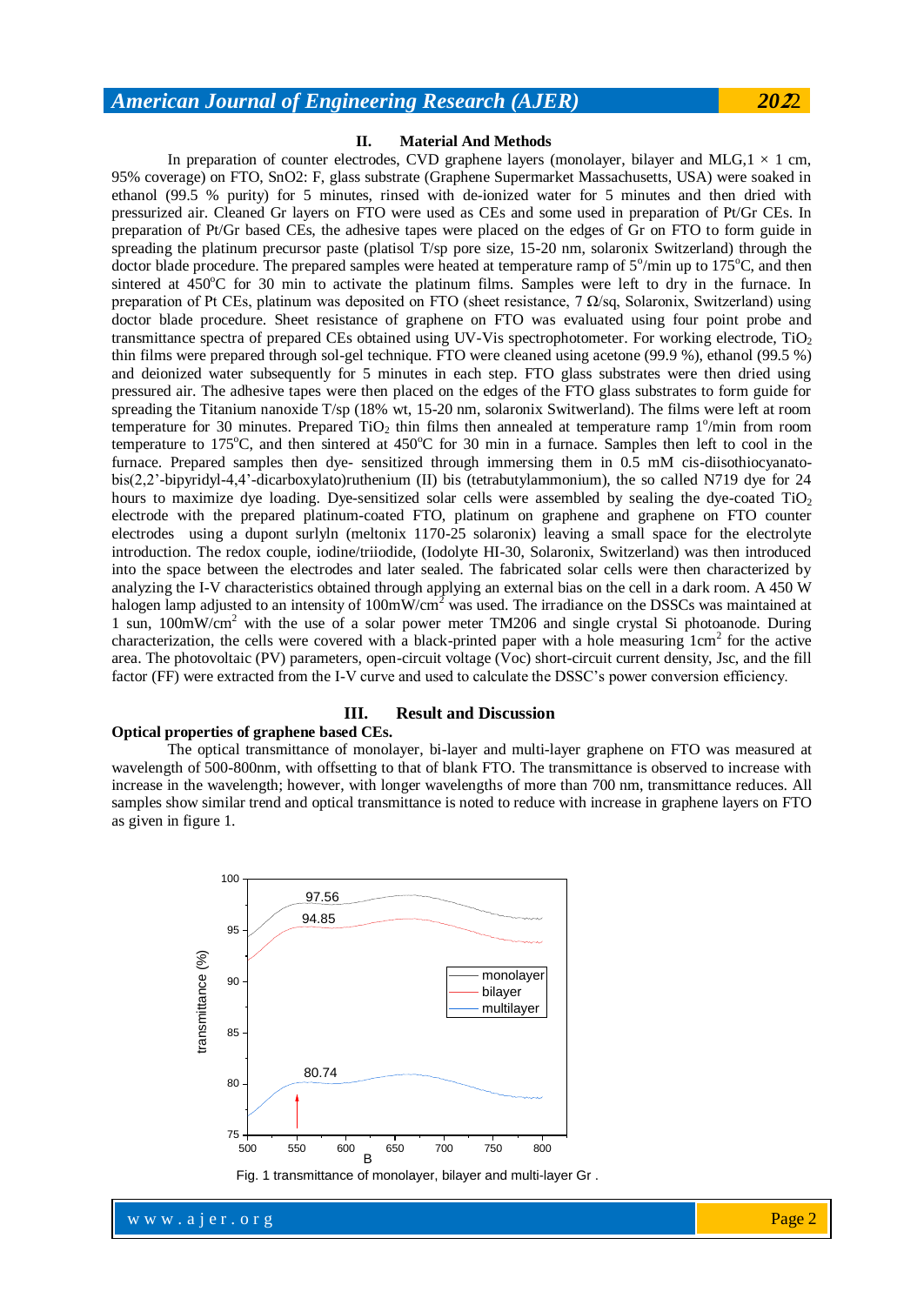## *American Journal of Engineering Research (AJER) 20***2**2

At normal incidence of 550 nm the transmittance of monolayer, double layer and multi-layer was found to be 97.56, 94.85 and 80.74  $\pm$  0.005% respectively and these results agrees with numerical studies using equation 1 and reported work [15-17]. Monolayer graphene exhibit high transmittance with opacity of  $\Box$  2.4%, which is slightly higher than theoretical value of 2.3%  $(\pi \alpha)$ , which can be attributed to graphene's unique electronic structure. Each layer increase in graphene layers corresponds to a decrease of 2.4% in the optical transmittance of these films. The number of graphene layers on MLG was determined using transmittance at 550 nm of 80.74% with the application of equation 1 to be 9.

$$
T = [1 + 1.13\pi\alpha \frac{N}{a}]^{-2}
$$
 (1)

Where T is the transmittance,  $\alpha$  is fine structure constant and N is the number of graphene layers.

Transmittance spectra of bare FTO, single layer graphene, double layer graphene and multi-layer graphene layers on FTO CE's was taken from 280 nm to 800 nm. Transmittance of all samples increases from wavelength of 300-800 nm. At shorter wavelengths, below 280 nm, the transmittance is observed to be low for all samples. Optical transmittance is noted to reduce with increase in graphene layers on FTO as shown in figure 2.



Fig. 2: Transmittance spectra of bare FTO glass, single, double and multi-layer graphene on FTO glass.

At wavelength  $\Box$  580nm all sample show maximum transmittance with bare FTO, monolayer, bi-layer and multi-layer on FTO having 83, 80, 78, and 60 % respectively. The transmittance of graphene was noted to drop with the increase in the number of layers, with multilayer graphene on FTO giving the lowest transmittance that is below 70 %. Single layer and bi-layer on FTO is highly transparent in the visible-UV range. High transmittance of few layers of graphene on FTO is significant for DSSC in allowing the movement of incident sunlight down to the active region of DSSC photoanode. Graphene can absorb light of wavelength range from 200 to 800nm and therefore the addition of graphene layers caused an increase of light absorbance thus reducing the transmittance as observed.

Platinum on graphene based CEs transmittance spectra was taken from 280-800nm and all samples exhibit similar trend. At shorter wavelength the transmittance is observed to be low. However with the change in wavelength 280-800 nm, the transmittance of all samples increases as shown in figure 3.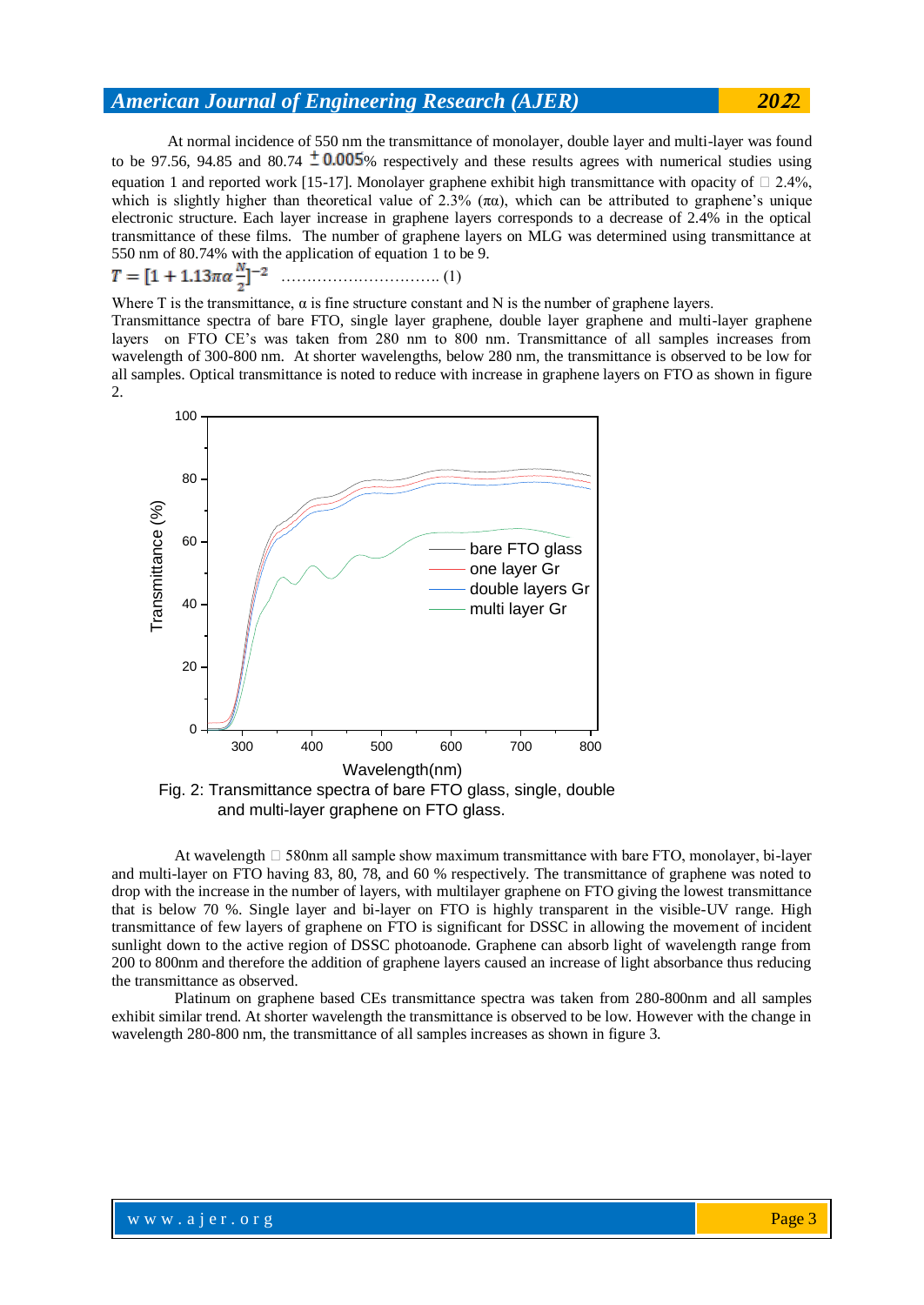

Fig.3: Transmittance spectra of bare FTO, platinum deposited on FTO, and on single, double and multilayer graphene using doctor blade method.

Platinum incorporated on graphene layers CEs showed a high transmittance more than 75 % at a visible range. Platinum on graphene layers does not also cause any optical interference as the transmission spectra exhibit a similar trend showing the slight reduction in transmission spectra. The high and constant transmittance of 70 % in the most of the visible range indicates that platinum on graphene layers CE's can be used for rear illumination and in window application.

#### **Electrical properties**

Sheet resistance of graphene on conductive substrate FTO was evaluated using four point probes by taking four equally spaced, co-linear probes (1 inch× 1 inch) to make electrical contacts on graphene deposited on FTO. Direct current was applied between the outer two probes (1 and 4) and voltage drop is measured between the inner probes (2 and 3) then  $R<sub>S</sub>$  calculated. Sheet resistance was observed to be high on single layer graphene on FTO and low on multi-layer graphene on FTO as given in figure 4.



Sheet resistance of monolayer, bi-layer and multi-layer Gr on FTO is 1100, 520 and 180  $\Omega$ /sq respectively. From the results it can be noted that Rs reduces with increase in number of graphene layers. Reduction of Rs leads to increase in conductance of the films which is beneficial in photovoltaic application.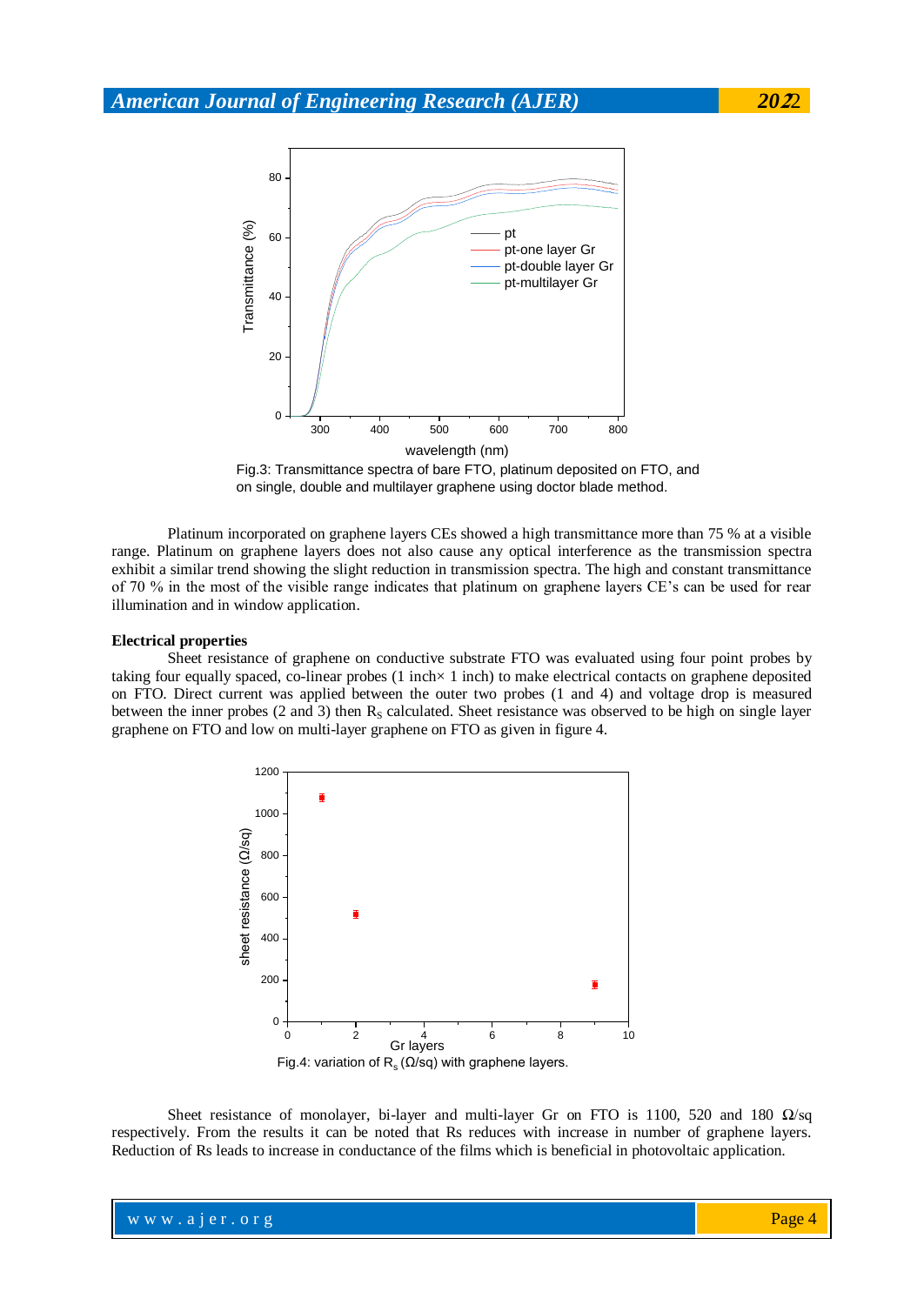Photocurrent voltage curves for DSSCs fabricated from Pt, Pt/graphene layers based CEs are given in figure 5.The I-V curves obtained are noted to follow typical trend for DSSCs. Incorporating graphene on platinum based CEs is observed to affect Jsc, Voc , FF and η of DSSCs.



All curves show similar trend with different photovoltaic parameters that are summarized in table 1. Few graphene layers on platinum based CEs is noted to improve on the FF, Jsc, Voc, and n of DSSCs.

| radio 1. I holovohalo parameters i e grapheno lavers and i i based CLS DSSCS. |             |                                |        |                    |           |
|-------------------------------------------------------------------------------|-------------|--------------------------------|--------|--------------------|-----------|
| Sample                                                                        | $V_{OC}(v)$ | $J_{SC}$ (mA/cm <sup>2</sup> ) | F.F(%) | $P_{max}(mW/cm^2)$ | $\Pi$ (%) |
| Pr                                                                            | 0.71        | 7.26                           | 0.63   | 5.15               | 3.25      |
| Pt/bilaver Gr                                                                 | 0.70        | 7.62                           | 0.64   | 5.33               | 3.41      |
| Pt/monolaver Gr                                                               | 0.69        | 7.50                           | 0.635  | 5.17               | 3.30      |
| Pt/multi-laver Gr                                                             | 0.66        | 5.96                           | 0.55   | 3.93               | 2.16      |

Table 1: Photovoltaic parameters Pt/graphene layers and Pt based CEs DSSCs.

The Pt based electrode, reference electrode, has open circuit voltage (Voc), current density (Jsc), fill factor (FF), and efficiency of  $0.71V$ ,  $7.26$  mA/cm<sup>2</sup>,  $0.63$  and  $3.25%$  respectively. Pt on double layer Gr CEs was noted to improve Jsc, FF and  $\Pi$  to 7.62 mA/cm<sup>2</sup>, 0.64 and 3.41% respectively with slightly lower value of Voc to that of Pt reference counter electrode. Comparing the maximum output power, Pt on bilayer Gr CEs gives the highest maximum power of 5.33 mW/cm<sup>2</sup>. Pt on single layer Gr CEs improves Jsc from 7.26 to 7.50 mA/cm<sup>2</sup>, FF slightly changing from 0.63 to 0.635 and also conversion efficiency improving from 3.25 to 3.30%. Incorporation of multi-layer Gr on Pt CEs, give relatively low values of Voc, Jsc, FF and overall conversion efficiency. The observable difference in the DSSCs fabricated is on Jsc and PCE but there is no significant variation in both the Voc and FF. Pt on few layer Gr, single and double layers, improve on the Jsc and hence on the overall conversion efficiency. This improvement can be attributed to high transmittance of both single layer and multi-layers of graphene films as observed. The conversion efficiency of DSSC is observed to increase with increase of graphene layers from monolayer to bi-layer then drop with MLG on pt counter electrode. Incorporating single layer graphene on platinum improves  $\eta$  from 3.25 to 3.30% and double layer improve from 3.25 to 3.41%. Pt on double increases the conversion efficiency by  $\Box$  5%. Pt on multi layer graphene gives lower conversion efficiency as displayed in figure 6.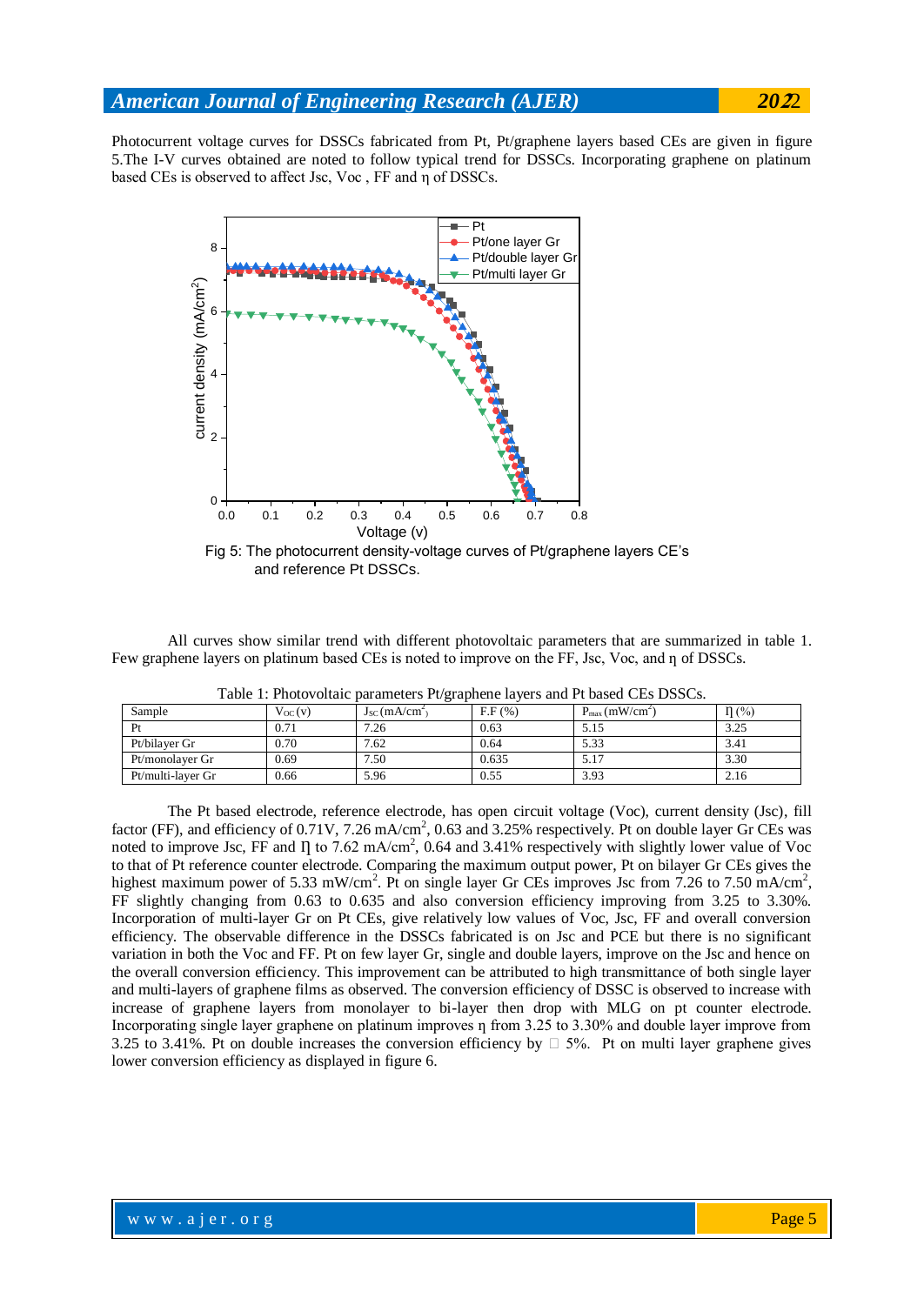

Surface resistance of the graphene sheets is very important in an electrochemical cell, as sheet resistance determine the resistance of the electrons in the cell, influencing directly on the efficiency of the DSSC. As noted from the results above, with the reduction of sheet resistance, from 1100 to 520  $\Omega$ /sq, the conversion efficiency of solar cells of graphene on platinum based CEs, improves from 3.30 to 3.41%. MLG on FTO was noted to have improved Rs of 180  $\Omega$ /sq but conversion efficiency was found to be low, 2.16%, which can be attributed to low transmittance (insolation) as compared to single and double layers Gr. The low PCE could also be due to the establishment of graphene agglomerates in MLG in the CEs and these agglomerates act as trapping sites and provide the resistance to electrons, thus reducing current-density and overall efficiency [18].

From theory, the addition of graphene sheets increases the contact surface area of Pt particles on the cathode enhancing the efficiency of DSSCs [19, 20]. Additionally graphene is conductive as Pt; the addition of graphene layers improved the conductivity of the cathode, leading to the fast reaction kinematics in the reduction of  $I_3^-$  and the decrease of charge recombination [19, 21]. Higher efficiency of Gr/Pt based CEs demonstrates high electro-catalytic activity for  $I_3^-$  reduction. Incorporation of graphene to platinum increases availability of the metal particles for electron transfer. Furthermore, graphene could also provide a fast diffusion pathway for the electrolyte and ensure excellent electrode–electrolyte contact, which improves the electron transfer rate at the interface [22].

Gr CEs have been reported to have low FF which is a result of poor catalytic activity in the junction of graphene CE and the electrolyte arising from large charge transfer resistance ( $R_{CT}$ ) [23-25]. High  $R_{CT}$  in the graphene - electrolyte interface is attributed to Poor diffusion of the  $\Gamma^{-}/I_{3}^{-}$  redox species in the pores of graphene hence the low FF  $[25]$ . The large  $R_{CT}$  leads to longer redox reaction times in the graphene CE hence amplification of charge recombination between electrons excited from the dye to the conduction band of TiO<sub>2</sub> and the  $I_3$  ions [23]. The low FF causes a potential drop across the graphene/FTO interface due to sluggish electron transfer leading to a low PCE [25].

#### **IV. CONCLUSION**

Sheet resistance of graphene films improves with increase in graphene layers; 1100, 520 and 180 Ω/sq for monolayer, bi-layer and MLG Gr on FTO respectively. Transmittance of Gr films reduces with increase in Gr layers. Pt does not cause any optical interference on the transmittance of Gr layers on FTO. Improved sheet resistance and high transmittance of graphene on FTO films was found to improve short circuit current density, fill factor and overall photocurrent conversion efficiency of DSSCs. Pt on double layer-Gr based CEs showed the highest conversion efficiency and improvement of  $5.01\%$  on  $\eta$  as compared to that of reference platinum based CEs. Higher efficiency of Gr/Pt based CEs demonstrates high electro-catalytic activity for  $I_3$  reduction. Incorporation of graphene to platinum increases availability of the metal particles for electron transfer.